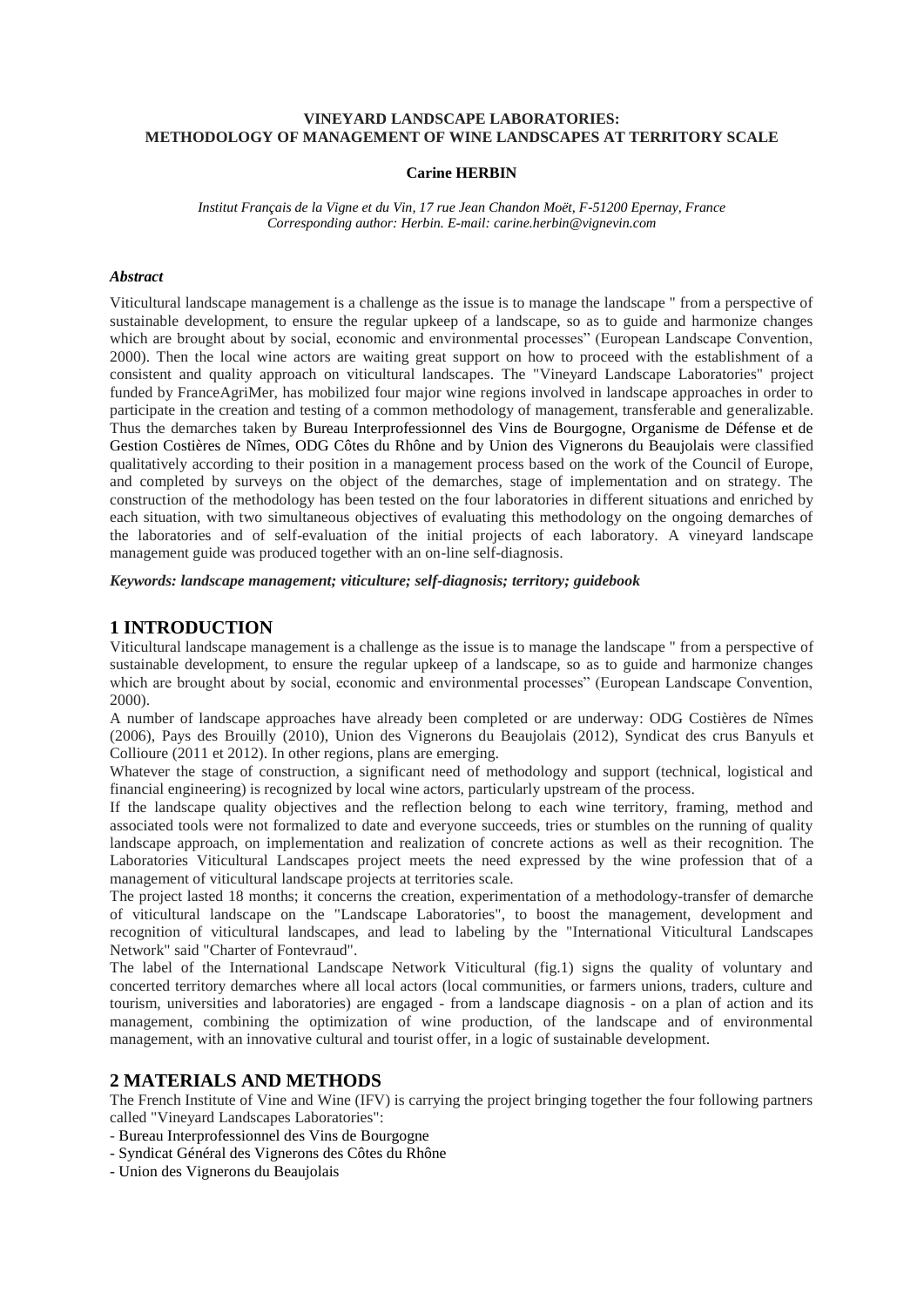- Organisme de Défense et de Gestion des Costières de Nîmes

To develop and lead these laboratories landscapes, IFV is working with the engineering office "Territories & Landscapes" and an operational relay in each region within laboratories.

This project is led with the four laboratories. it is overseen by a steering committee made of the French Institute of Vine and wine, of the engineering office, of the partners and of an ad hoc group of experts composed of the representatives of The National Institute of origin and quality INAO (Gilles Flutet), the National School of Landscape of Versailles (Monique Toublanc), The National Center for Scientific Research CNRS Ladyss (Aline Brochot), the Ministry of Agriculture (Françoise Pelissier), The Bergerie Nationale Rambouillet (Lamia Othoffer), expert (Régis Ambroise).

Four steering committees have been run, including three in regions with illustration of the project on a field visit. The project was built around three iterative components in their application: typology of laboratories, adaptation and testing of methodology-process in the wine territories, and implementation of landscape approaches by the laboratories of vineyard landscapes. The principle was to assess projects of each laboratory and accompany them in their process, and simultaneously evaluate the building of the methodology on all on-going demarches; and finally to produce a self-assessment tool of demarches of landscape.

The methodological guide and the online self-diagnostic tool for landscape management have been built and tested on the Viticultural Landscapes Laboratories, in parallel with the run of their own project, from:

- "The report landscape and territory, the landscape management process" (BUSQUETS FABREGAS, J. et CORTINA AMOS, A., 2011),

- Exchanges and experience feedback on each laboratory, transcribed to illustrate concretely the steps of implementation for the demarche of landscape,

- Specific tools "agriculture and landscapes" (APPORT, 2009),

- And experiences and framing of the territories members of the International Network Landscapes Viticultural said "Fontevraud Charter" (IFV, 2012).

Individual interviews proved the necessity to deepen the initial project of each laboratory and the approach a typology. They were created for the laboratories and carried out in from a unique and semi directive grid and in the attention to the elected president, to the laboratory director and to the project manager separately.

# **3 RESULTS AND DISCUSSION**

The interviews inspired by the experience as part of the "International Network Viticultural Landscapes", of the office of Studies Landscape & Territory and by landscape management process described by Busquet Fabregas, J and G. (2011, Fig.2), have helped to evaluate the scale of the process and measure the gaps and needs of each. They showed the need, upstream of a target or of a waited particular outcome, of developing the landscape vision of the organization over the long term, to choose the medium-term orientation and to make evolve the original project, consistent with the vision and the direction defined. The interviews also emphasized the territorial nature of the approach and the necessary participation of the landscapes actors of the other sectors upstream the project.

The main challenge was to succeed in making local projects operational and realistic over the 18-month period, during whose approaches were themselves interacting with the construction of the method, the creation of an assessment tool and of practical references.

It was decided to structure the initial project as a frame-type to provide strategic and operational advice on measure. That frame later served as a roadmap in the quarterly accompaniment of each local demarche.

The interviews also helped to conceptualize a typology for demarches of landscapes (Fig.3), articulated around four progressive stages identified in the landscape management process and established by each laboratory.

These stages are the translation of the operational reality of laboratories and of the dynamics observed in their demarches:

- Stage "initiation", upstream of the process, this stage corresponds to the first exchanges and to the reflections allowing to the project manager to position his vineyard landscape approach and to formalize it by an inventory, an internal audit of actions and existing actors.

- Stage "start", this point illustrates the launch of the approach by the project holder through the establishment of dedicated resources, the realization of preliminary studies required for the knowledge of vineyard landscapes (landscape diagnosis, definition of quality objectives and of landscape plan), the first meetings of exchanges and communication actions.

- Stage "deployment", on the basis of studies previously carried out, this stage corresponds to the development of the demarche by the project leader and all of its associated partners. It corresponds mostly to the implementation of actions, to the contracting approach, including landscape and environmental charter, and to recognition by the International Network Viticultural Landscapes.

- Stage "confirmation", the latter point is equivalent to ownership of the process by the whole territory and at a finer scale, that of exploitation. This translation is based on acquisition of knowledge and on mobilization of skills, fundamentally in respect with landscape quality objectives that have been established.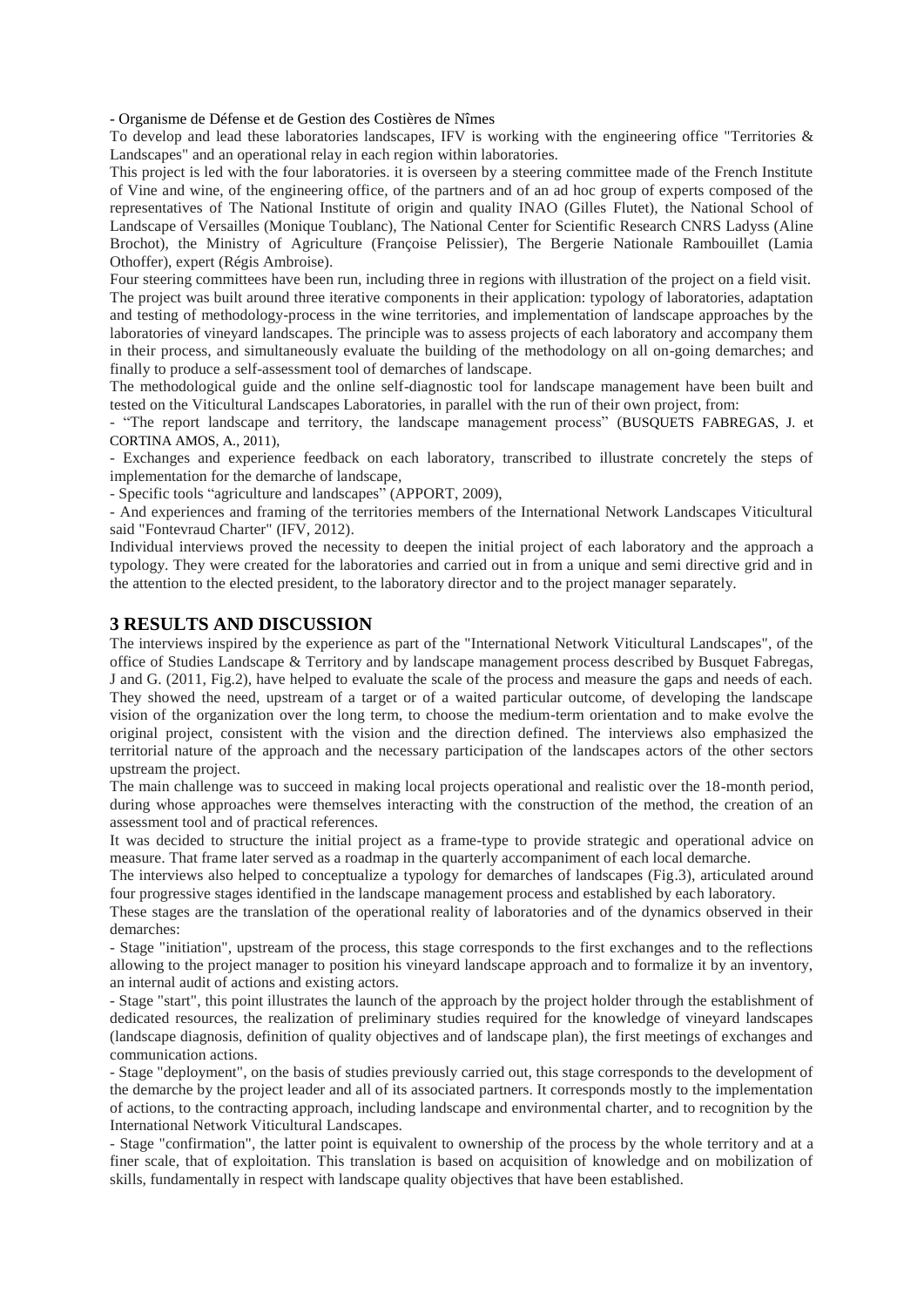The overall analysis of the interviews, the expressed need for supervision and for support, led to build the practical phases of the 4 stages of the process corresponding to the feasibility conditions and to their necessary steps. The assembly forms the roadmaps-types.

A help decision tool has been developed (Fig. 4) to allow the self-assessment process of landscapes.

The principle of assessment is based on a structured questionnaire derived from the interviews and whom analysis has positioned the advancement of the process among the 4 stages identified.

Each stage is accompanied by one roadmap whose recommendations are developed in the complementary methodological guide.

The methodological guide for management of vineyard landscapes at territories scale (Fig.5) provides the theoretical and practical responses to organizations wishing to initiate or expand a wine landscape management demarche. The guide focuses on the feasibility, coordination / facilitation and implementation of the landscape approach. It is illustrated by the testimonies, exchanges and feedback of the four wine regions, engaged in this national research program.

The mobilization of the territories concerned and their commitment were quick during the 18-month project. Every demarches have been implemented, achieved, and illustrated by specific communications:

- stage initiation: "Management of vineyard landscapes. What to know" Bureau Interprofessionnel des Vins de Bourgogne (Fig.6)

- stage "start": "Diagnostic of landscape and of environnement " Syndicat Général des Vignerons des Côtes du Rhône (Fig.7)

- stage deployment: "Awareness and teaching tools" Union des Vignerons du Beaujolais (Fig.8) - stage confirmation: "valorization of Landscape and Environmental Charter at farm level" Organisme de Défense et de Gestion des Costières de Nîmes (Fig.9)

# **4 CONCLUSION**

This extensive project, ambitious and innovative in the research of operational transcription and self-assessment of principle to landscape management of territories, while interacting with examples approaches, this project was completed through a strong involvement of the profession and the quality of support from the engineering Office and of the Steering Committee.

The project demonstrated the reality of the expectation of the profession in terms of landscapes. The laboratories are now interested to draw a new project around the management of vineyard landscapes at the farm scale, by developing further the exchanges between them.

### *Acknowledgments*

The wine Laboratories Landscapes project was led with support from the Research and Development Financing Fund FranceAgriMer.

# **5 LITERATURE CITED**

APPORT., 2009. Four training "The landscape and training in sustainable agriculture ". IFV

APPORT., 2009. Farm project and landscape. IFV

APPORT., 2009. Quality of landscapes, of products and of the living environment. IFV

APPORT., 2009. Representation and interpretation of landscapes: tools to observe, analyze, valorize. IFV

APPORT., 2009. The field visit, the landscape as a place of experiences. IFV

APPORT., 2009. Legal framework, tools and skills for the landscape in agriculture. IFV

APPORT., 2009. Landscape, mediation tool. IFV

APPORT., 2009. Landscape, urbanization and agricultural project, which mode of expression agricultural landscapes in the territory projects ?. IFV

BUSQUETS FABREGAS, J. et CORTINA AMOS, A., 2011. Report "Landscape and territory, the landscape management process the 6<sup>th</sup> conference of the Council of Europe on the European Landscape Convention, p.26. Council of Europe.

COLLECTIF., 2000. European Landscape Convention. Council of Europe

IFV., 2012. Instructions for joining the Charter of Fontevraud: [http://www.chartedefontevraud.org/?page=les](http://www.chartedefontevraud.org/?page=les-conditions-dadhesion-a-la-charte)[conditions-dadhesion-a-la-charte.](http://www.chartedefontevraud.org/?page=les-conditions-dadhesion-a-la-charte) IFV

ODG Costières de Nîmes et Territoires & Paysages., 2006. Diagnostic paysager et environnemental et plan d'action de l'appellation Costières de Nîmes. ODG Costières de Nîmes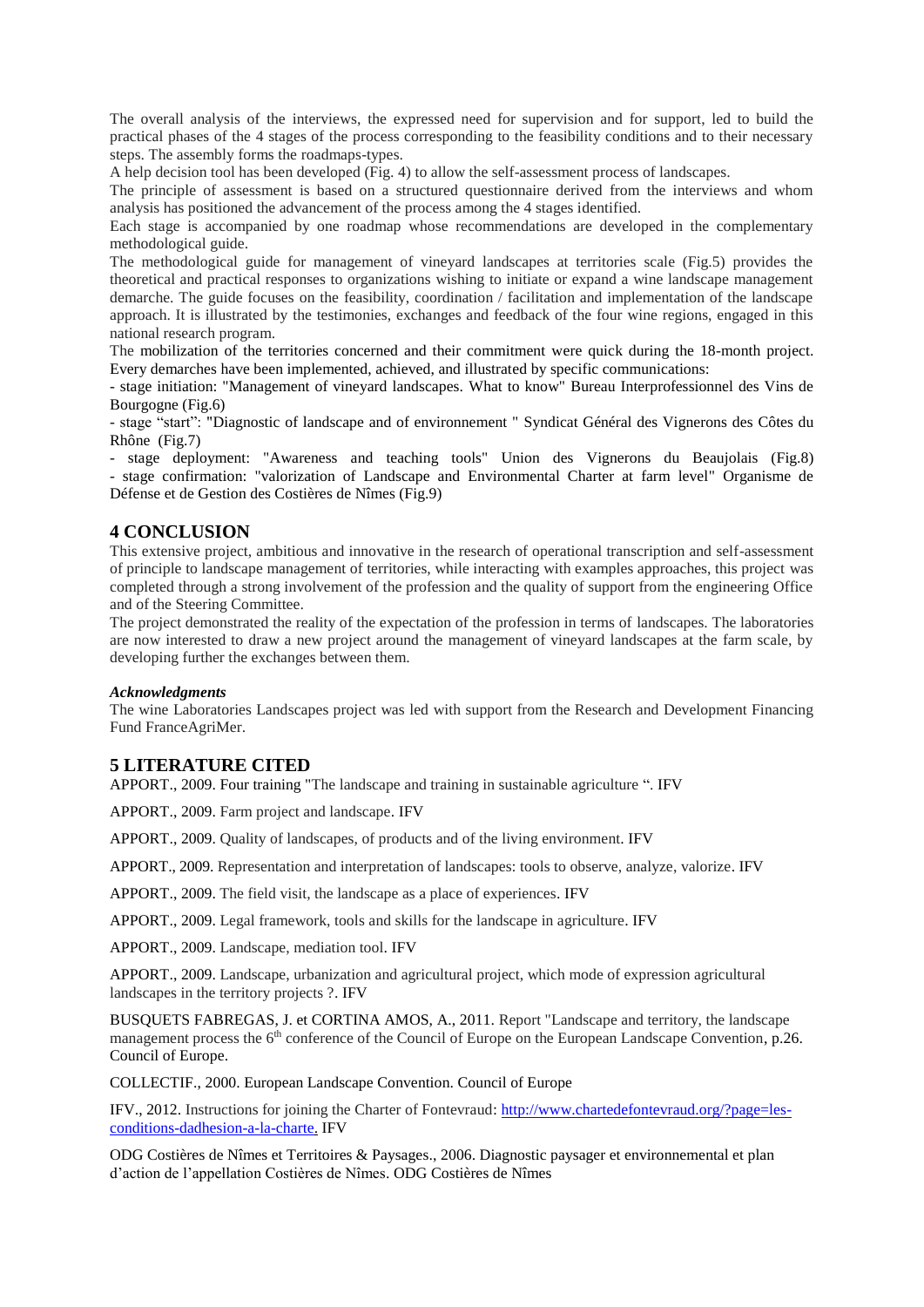ODG Costières de Nîmes et Territoires & Paysages., 2007 Environnemental and landscape charter. AOC Costières de Nîmes. Nîmes Metropole

Pays des Brouilly et Territoires & Paysages., 2010. Landscape diagnosis, action plan: [http://www.espace-des](http://www.espace-des-brouilly.com/pays_des_brouilly/charte_de_fontevraud-c-991_862.html)[brouilly.com/pays\\_des\\_brouilly/charte\\_de\\_fontevraud-c-991\\_862.html.](http://www.espace-des-brouilly.com/pays_des_brouilly/charte_de_fontevraud-c-991_862.html) Pays des Brouilly

Syndicat des Crus Banyuls et Collioure et Territoires & Paysages., 2011 et 2012. Landscape and environnemental charter and action plan. Syndicat des Crus Banyuls et Collioure

Union des Vignerons du Beaujolais et Territoires & Paysages., 2012. Demarche of valorization of viticultural landscapes of Beaujolais. Step 1: Landscape diagnosis. Union des Vignerons du Beaujolais



## **Figure 1: Label of the International Network Viticultural Landscapes said Charter of Fontevraud**



**Figure 2: Landscape Management Process developed by BUSQUET FABREGAS, J et al, 2011***.*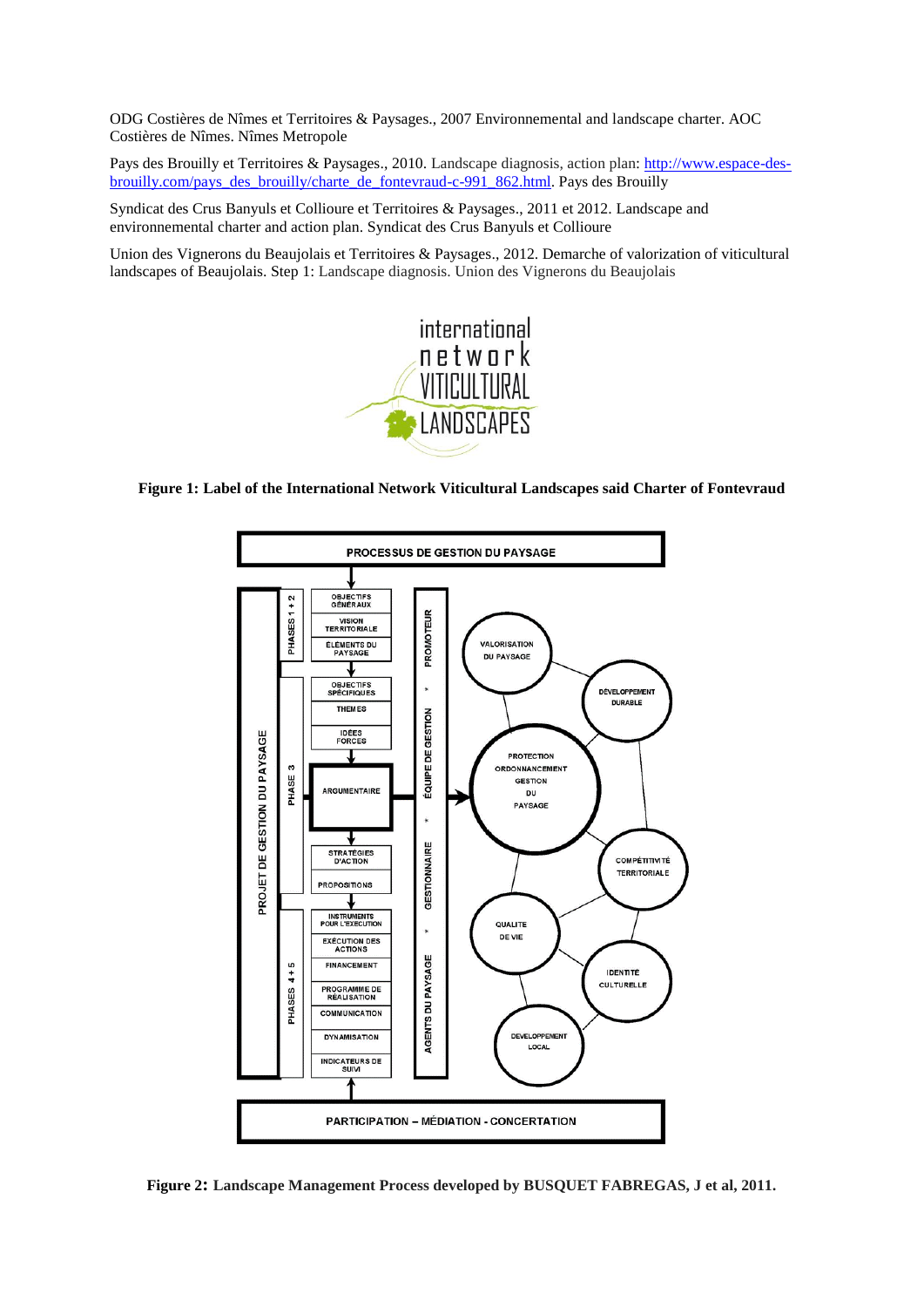

**Figure 3: Typology of vineyard landscapes demarches**